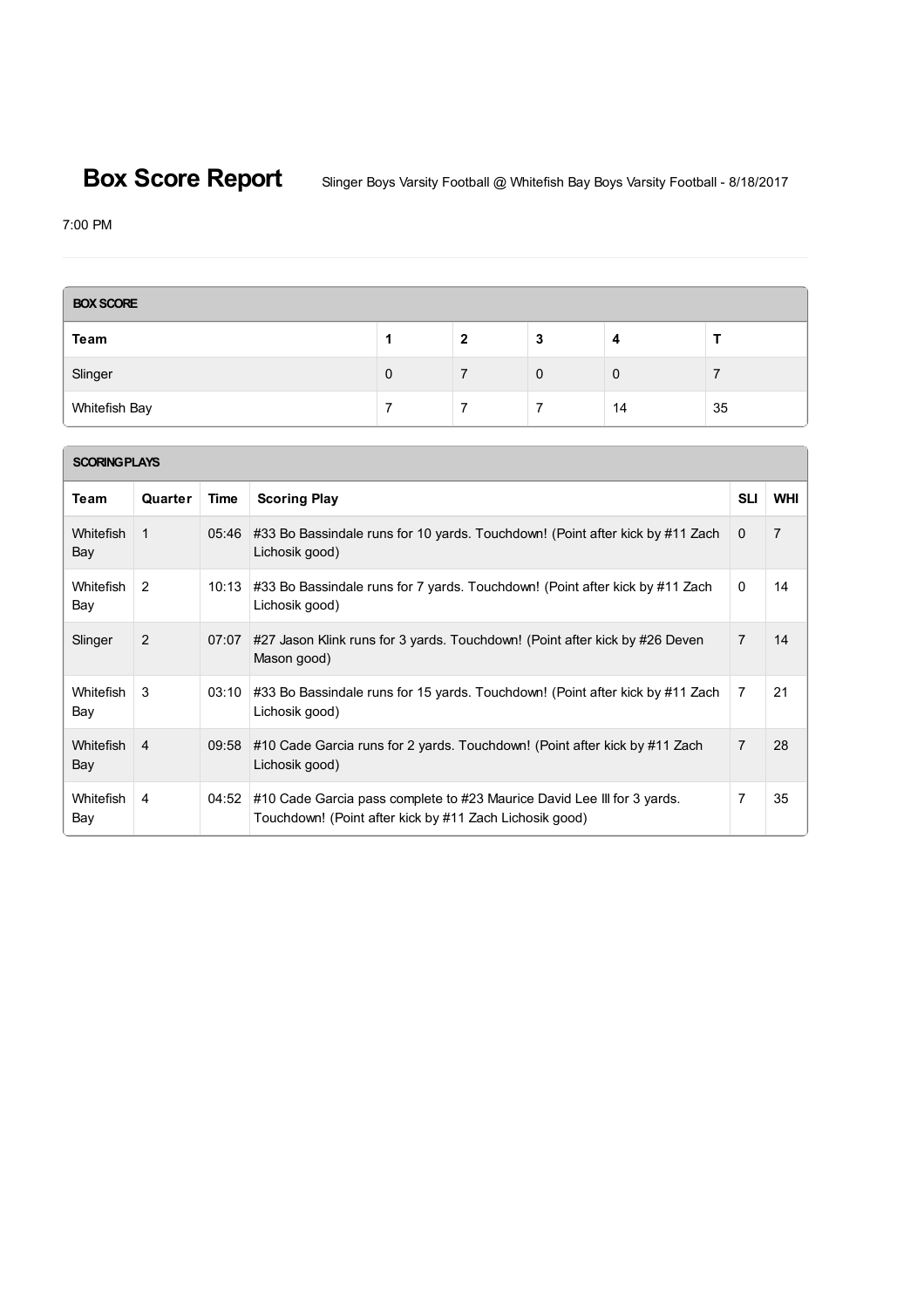| <b>TEAM STAT COMPARISON</b>         |                         |                      |  |  |  |
|-------------------------------------|-------------------------|----------------------|--|--|--|
|                                     | Slinger                 | <b>Whitefish Bay</b> |  |  |  |
| <b>Total Offense</b>                | 271                     | 378                  |  |  |  |
| Number of Plays                     | 62                      | 52                   |  |  |  |
| Yards per Play                      | 4.4                     | 7.3                  |  |  |  |
| Passing                             | 103                     | 178                  |  |  |  |
| <b>Completions - Attempts</b>       | $12 - 27$               | $11 - 22$            |  |  |  |
| Yards per Pass                      | 8.6                     | 16.2                 |  |  |  |
| Touchdowns - Interceptions          | $0 - 2$                 | $1 - 1$              |  |  |  |
| Rushing                             | 168                     | 200                  |  |  |  |
| <b>Rushing Attempts</b>             | 35                      | 30                   |  |  |  |
| Yards per Rush                      | 4.8                     | 6.7                  |  |  |  |
| Receiving                           | 103                     | 178                  |  |  |  |
| Receiving Completions               | 12                      | 11                   |  |  |  |
| Yards per Catch                     | 8.6                     | 16.2                 |  |  |  |
| Penalties - Yards                   | $4 - 30$                | $6 - 45$             |  |  |  |
| Turnovers                           | $\overline{\mathbf{4}}$ | $\mathbf{1}$         |  |  |  |
| Fumbles - Lost                      | $4 - 2$                 | $0 - 0$              |  |  |  |
| Interceptions Thrown                | $\overline{2}$          | $\mathbf{1}$         |  |  |  |
| Punting Attempts - Average Distance | $5 - 52.4$              | $4 - 42.8$           |  |  |  |
| Defensive Sacks - Yards             | $1 - 3$                 | $0 - 0$              |  |  |  |
| Time of Possession                  | 00:26:55                | 00:20:22             |  |  |  |
| Downs                               |                         |                      |  |  |  |
| First Downs                         | 17                      | 21                   |  |  |  |
| First Downs - Rushing               | $\bf 8$                 | 11                   |  |  |  |
| First Downs - Passing               | $\,6\,$                 | 6                    |  |  |  |
| First Downs - Penalties             | $\boldsymbol{2}$        | $\pmb{0}$            |  |  |  |
| Third Down Conversions/Attempts     | 5/15(33.3%)             | 2/9 (22.2%)          |  |  |  |
| Fourth Down Conversions/Attempts    | $1/3$ (33.3%)           | 2/4 (50.0%)          |  |  |  |

| <b>PASSING - SLINGER</b> |  |
|--------------------------|--|
|                          |  |
|                          |  |

ſ

| <b>Name</b>         | Cmp | Att | Yds | TD | Int |
|---------------------|-----|-----|-----|----|-----|
| 10 Tyler<br>Evans   | 12  | 26  | 103 | 0  | 2   |
| 20 Bodhi<br>Albrent | 0   |     | 0   | O  | O   |

| <b>PASSING - WHITERSH BAY</b> |     |     |     |    |     |  |
|-------------------------------|-----|-----|-----|----|-----|--|
| <b>Name</b>                   | Cmp | Att | Yds | TD | Int |  |
| 10 Cade<br>Garcia             | 11  | 22  | 178 | 1  |     |  |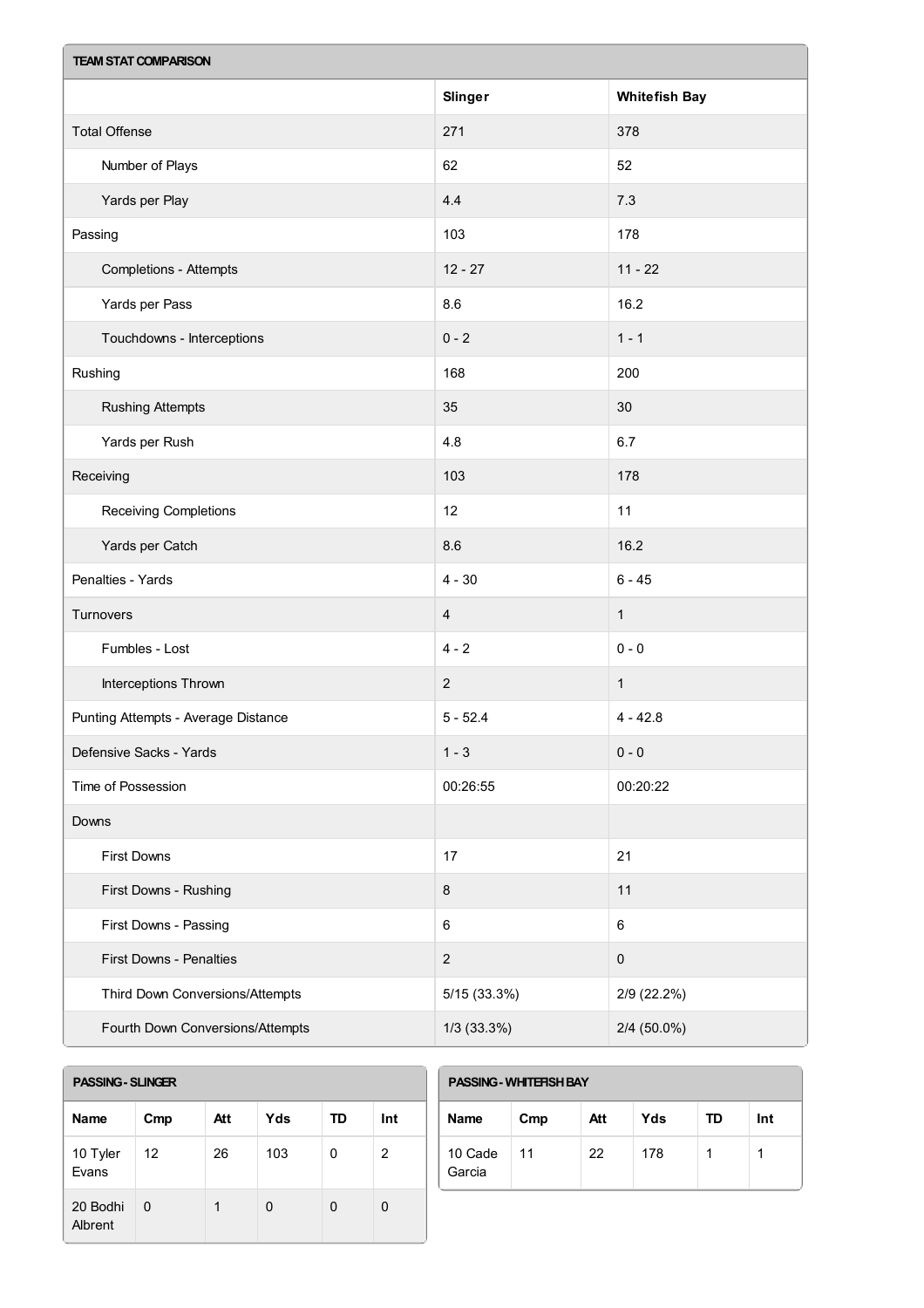| <b>RUSHING - SLINGER</b> |                |      |        |          |  |  |
|--------------------------|----------------|------|--------|----------|--|--|
| <b>Name</b>              | Att            | Yds  | Avg    | TD       |  |  |
| 27 Jason<br>Klink        | 24             | 83   | 3.5    | 1        |  |  |
| 20 Bodhi<br>Albrent      | 3              | 51   | 17.0   | $\Omega$ |  |  |
| 44 Jak<br>Kedinger       | 2              | 21   | 10.5   | 0        |  |  |
| 26<br>Deven<br>Mason     | 2              | 11   | 5.5    | $\Omega$ |  |  |
| 10 Tyler<br>Evans        | 3              | 6    | 2.0    | 0        |  |  |
| 14 Nick<br>German        | $\overline{1}$ | $-4$ | $-4.0$ | 0        |  |  |

| <b>RUSHING - WHITEFISH BAY</b> |               |     |      |          |  |  |
|--------------------------------|---------------|-----|------|----------|--|--|
| <b>Name</b>                    | Att           | Yds | Avg  | TD       |  |  |
| 33 Bo<br>Bassindale            | 18            | 128 | 7.1  | 3        |  |  |
| 10 Cade<br>Garcia              | 8             | 49  | 6.1  | 1        |  |  |
| 22 Drew<br>Garcia              | 2             | 22  | 11.0 | $\Omega$ |  |  |
| 20 Patrick<br>Nau              | $\mathcal{P}$ | 1   | 0.5  | O        |  |  |

| <b>RECEIVING - SLINGER</b>  |                |     |      |          |  |
|-----------------------------|----------------|-----|------|----------|--|
| <b>Name</b>                 | <b>Rec</b>     | Yds | Avg  | TD       |  |
| 88 Mac<br>Stoffel           | 2              | 35  | 17.5 | 0        |  |
| 42<br>Tommy<br><b>Boden</b> | 3              | 27  | 9.0  | $\Omega$ |  |
| 14 Nick<br>German           | $\mathcal{P}$  | 23  | 11.5 | 0        |  |
| 26<br>Deven<br>Mason        | $\overline{4}$ | 18  | 4.5  | $\Omega$ |  |
| 20 Bodhi<br>Albrent         | 1              | 0   | 0.0  | 0        |  |

| <b>RECEIVING - WHITEFISH BAY</b> |            |     |      |           |  |  |
|----------------------------------|------------|-----|------|-----------|--|--|
| <b>Name</b>                      | <b>Rec</b> | Yds | Avg  | <b>TD</b> |  |  |
| 7 Alex<br>Anthony                | 7          | 132 | 18.9 | 0         |  |  |
| 33 Bo<br><b>Bassindale</b>       | 1          | 28  | 28.0 | 0         |  |  |
| 23<br>Maurice<br>David Lee<br>Ш  | 3          | 18  | 6.0  | 1         |  |  |

| <b>DEFENSE - SLINGER</b> |     |      |     |             |            |     |  |
|--------------------------|-----|------|-----|-------------|------------|-----|--|
| <b>Name</b>              | Tkl | Solo | Ast | <b>Sack</b> | <b>TFL</b> | Int |  |
| 58                       | 1.0 | 1    | 0   | 1.0         | 1.0        | 0   |  |
| 4 Nathan<br>Neuburg      | 0.0 | 0    | 0   | 0.0         | 0.0        |     |  |

| <b>DEFENSE - WHITERSH BAY</b> |     |      |     |             |            |     |
|-------------------------------|-----|------|-----|-------------|------------|-----|
| <b>Name</b>                   | Tkl | Solo | Ast | <b>Sack</b> | <b>TFL</b> | Int |
| 21<br>Russell<br>Enea         | 0.0 | 0    | 0   | 0.0         | 0.0        | 2   |

| KICKING - SLINGER    |    |            |           |     |  |
|----------------------|----|------------|-----------|-----|--|
| Name                 | FG | <b>FGA</b> | <b>XP</b> | Pts |  |
| 26<br>Deven<br>Mason |    | 2          |           |     |  |

| KICKING - WHITERSH BAY |           |            |           |            |
|------------------------|-----------|------------|-----------|------------|
| <b>Name</b>            | <b>FG</b> | <b>FGA</b> | <b>XP</b> | <b>Pts</b> |
| 11 Zach<br>Lichosik    | O         | 0          | 5         | 5          |